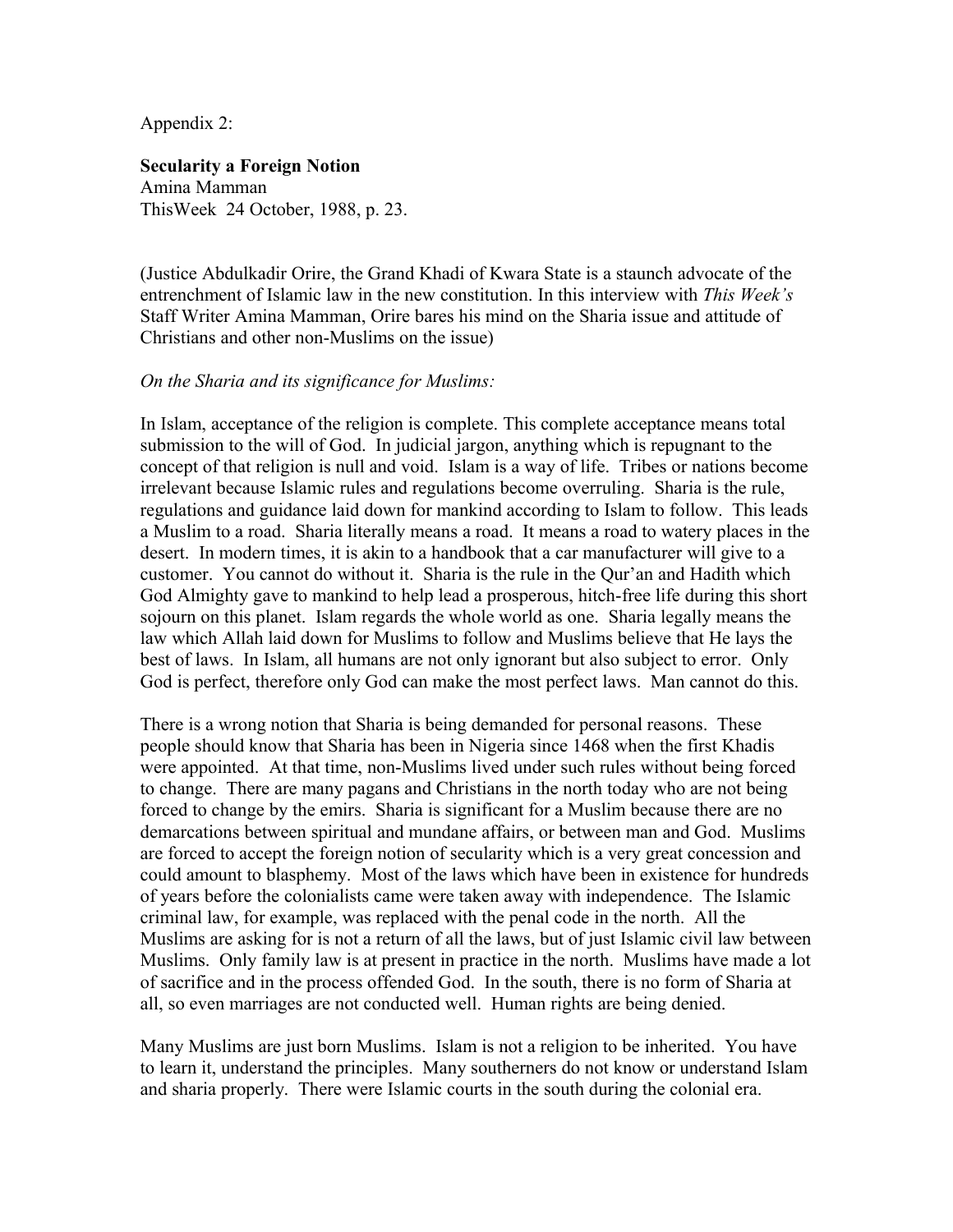There was one in Ede for example. But southern Muslims were made to believe Sharia was Hausa law. Sharia covers everything. There are eight branches; rituals, dealing with the pillars – faith in one God, prayers, fasting, almsgiving and pilgrimage, moral law, personal or family law which takes care of marriage, divorce and inheritance, civil law covering business transactions, contracts, property etc., international, constitutional treaties and war and criminal law. Muslims are asking for only Islamic civil law between themselves.

## *On what could be the fear of non-Muslims over the Sharia issue:*

I have discovered that our Christian brothers have made up their minds that no concessions be made. No amount of reason will convince our Christian counterparts. They have got the Western notion that religion should be separate from government. We ask them: is Great Britain not a secular nation, and is it not also a Christian country? The head of England is also the head of the Church of England. If countries like Kenya, Singapore and India operate Sharia without being Islamic states, why not Nigeria? Nigeria is not a secular state. There are many religions in Nigeria. For federalism to work, you concede to people their peculiarity. The 1979 Constitution makes provision for any state that requires a Sharia court to establish it. It makes it optional and not compulsory for everybody. This is also a concession. Anyway, I know the Constituent Assembly is the cream of Nigerian society and I know they can reason.

# *On what would happen in a case between a Muslim and a non-Muslim in a Sharia court:*

The resolution of the case would be based on its origin. If it started off according to Islamic laws, then it will be resolved in the Sharia court. If not, then just like common law procedure, the Sharia court would have no jurisdiction over it. For example, a marriage contracted in a registry by Muslims cannot be dissolved by Sharia. But a marriage between a Muslim and a Christian contracted according to Islamic law can be dissolved by Sharia. Even the common law court has no jurisdiction in such a case. Islamic civil law is between Muslims only so the issue of conflict does not arise. But Muslims have made a lot of concessions. In the past, Sharia was used in the north for Muslims, Christians and pagans. There were no conflicts. Now the penal code has taken over criminal cases to accommodate non-Muslims.

## *On how to allay the fears of the Christians and non-Muslims over the Sharia issue:*

My view is that the reason is not fear. They have seen that Sharia is not a threat to them. They feel that Sharia will make Islam grow and naturally, they won't want this. But Sharia has not helped the expansion of Islam. Is there Sharia in Oyo and Ogun states where there are many Muslims? History has distorted Islam. They keep giving pictures of Muhammed waging war with the Qur'an on one hand and a sword on the other. This is not true.

They are also worried that by putting Sharia in the constitution, you have recognised one religion. But nothing stops us from putting canon law too. However, the issue of